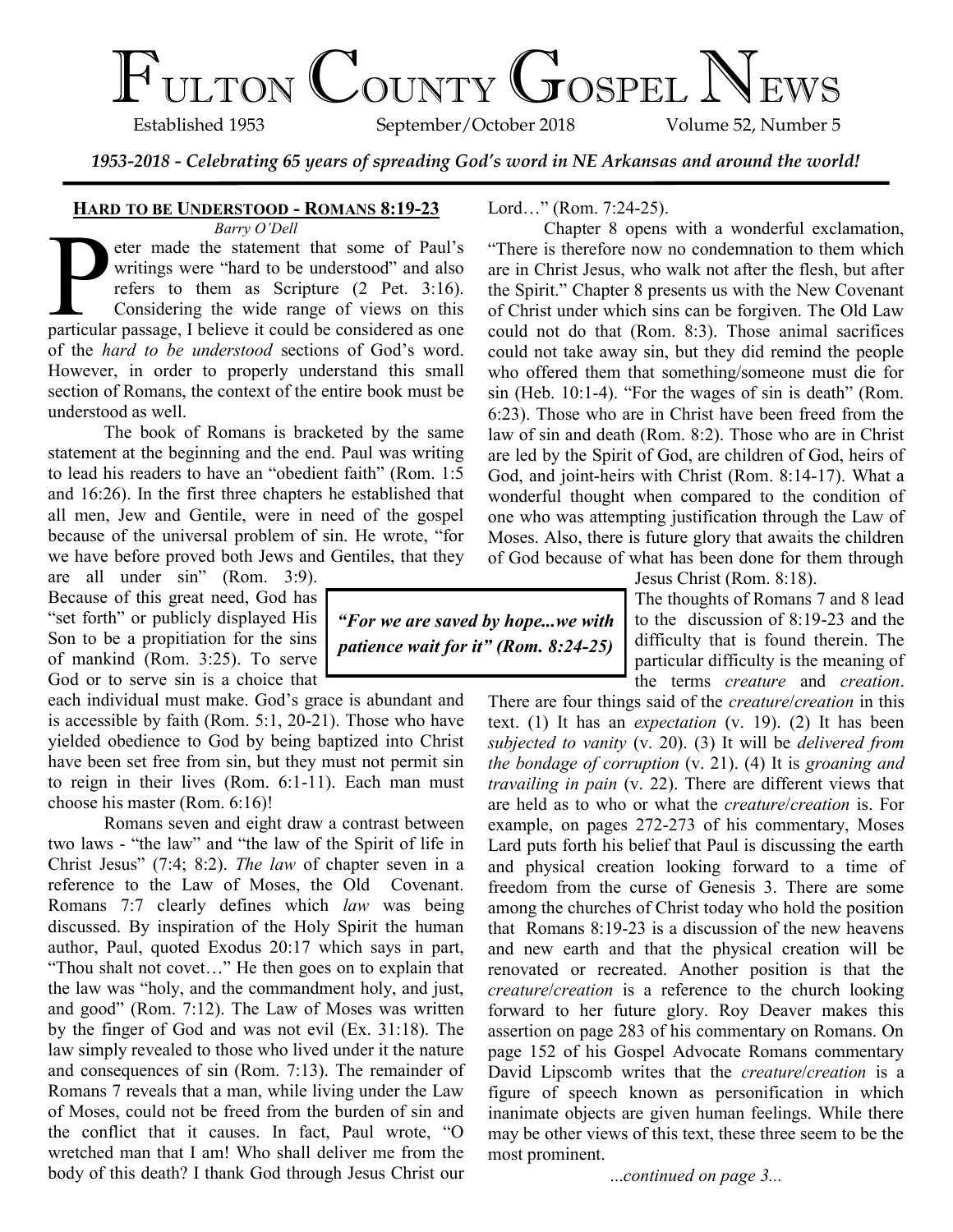## **HARD TO BE UNDERSTOOD - FIRST CORINTHIANS 13:10 AND "PERFECT"**

#### *Dan Cates*

I am the context of his wonderful discourse on love, or charity, Paul told the Corinthians, "But when that which is perfect is come, then that which is in part shall be done away." There have been varying ideas as to what n the context of his wonderful discourse on love, or charity, Paul told the Corinthians, "But when that which is perfect is come, then that which is in part shall be done away." There have been varying centering around the next life, or as Matthew Henry put it, "a future life." For example, Albert Barnes thought this was describing heaven. Adam Clarke considered this the "eternal blessedness" (which is in heaven). John Gill saw this as "perfect knowledge of God, of Christ, and of the mysteries of the kingdom of heaven" (which would be in heaven). While these ideas superficially seem to fit, they do not truly fit the context. That context is capped by the reference to "that which is perfect"'s being come. The reader is asked to consider three things: first, the meaning of the word translated "perfect"; second, the *whole* context of the passage; third, an alternative and preferable meaning of 1 Corinthians 13:10; and, fourth, the significance of the passage for today.

First, what does the word translated "perfect" mean? Here Paul used the Greek word *telios*. James Strong defined this word as "*complete*" (in various applications of labor, growth, mental and moral character, etc.). Henry Thayer defined it as, "brought to its end, finished; wanting nothing necessary to completeness." While Spiros Zodhiates, in *The Complete Word Study Dictionary*, maintained this is "heaven" in 1 Corinthians 13:10, defined it as "goal, purpose. Finished, that which has reached its end, term, limit; hence, complete, full, wanting in nothing." One may ask, why would this not be heaven - and rightly so, for heaven is the end, the goal of this life. However, is it the end/goal/ completion of the process alluded to in this context? Perhaps the *whole* context - not merely 1 Corinthians 13 - should be considered to rightly answer this question.

Second, what is the *whole* context of the passage? 1 Corinthians 13 is indeed the "great love" chapter! How many sermons have been framed just from the wonderful and challenging description of love in verses 4 through 8? This chapter is not *only* a discourse on love, however. In fact, the chapter is not even a new thought. Since there were no chapter divisions when the Bible was initially penned, one would do well to consider the subject which began being discussed in 1 Corinthians 12:1, "Now concerning spiritual *gifts,* ..."; that discussion did not conclude with the end of chapter 12; it merely elevated into a focus on "a more excellent way" (1 Cor. 12:31), love. In fact, Paul alluded to the spiritual, or miraculous, gifts in 1 Corinthians 13:1,2,8,9 *and* in *all* of chapter fourteen! There is no mention of "heaven" in these chapters; incidentally, there is no mention of "eternal," "eternity," "life," "reward," or

"judgment" either. If nothing that would be expected to be in the passage if this were a reference to heaven is in the passage, then perhaps another interpretation exists.

Third, is there a preferable meaning for 1 Corinthians 13:10 over what most have thought? Paul set forth in 1 Corinthians 12:1-11 that there were numerous miraculous gifts - but one Source, the Holy Spirit. Paul slightly changed the thought in 1 Corinthians 12:12-27 arguing that every member of the church, the body of Christ, had a valuable role in doing God's Will. It is evident in 1 Corinthians 12:28-31 that Paul had not truly changed his focus, for he demonstrated that all of these members did not possess the same miraculous abilities. While not all had the same gifts, all could share in the aforementioned "more excellent way." In fact, it was imperative that they did. Even Paul, he wrote in 1 Corinthians 13:1-3 would have been nothing if love had not accompanied the practicing of the abilities he possessed. The love described in 1 Corinthians 13:4-8a trumped the gifts which so many coveted, for the prophecies would cease, the tongues would cease, the miraculous knowledge would cease (1 Cor. 13:8b). May the reader pause there a second and remember that Paul was writing from a first century perspective in which the miracles confirmed the message which was being preached (Heb. 2:3-4). Today, that reader sees no such miracles - something has evidently changed. Returning to the text, Paul showed that the miraculous knowledge and prophecies were partial - not the end of a process by any means and that the perfect would cause the partial to be done away (1 Cor. 13:9-10). In other words, the partial was merely leading toward something else. 1 Corinthians 13:11-12 uses the analogy of a child becoming a man to represent the partial giving way to the "perfect" and the analogy of looking through a glass with the partial and then looking without the glass via the "perfect." Paul then returned to the priority of love, this time over faith and hope (1 Cor. 13:13), before finishing the discourse considering the proper use of miraculous gifts (1 Cor. 14). Returning to the passage in question, the reader will note that the partial (the miraculous gifts which were not the *telios*) would be replaced at some time yet future by that yet to come.

Fourth, what does this matter for today? Paul had no Bible. Christians today have no miraculous gifts. Yes, there are those who *claim* to be able to perform miracles, but one can read Scripture and see that what are called miracles today are a far cry from what was *truly* experienced then. Moreover, with no apostle available today, the miraculous ability could not be …

*...continued on bottom of page 3...*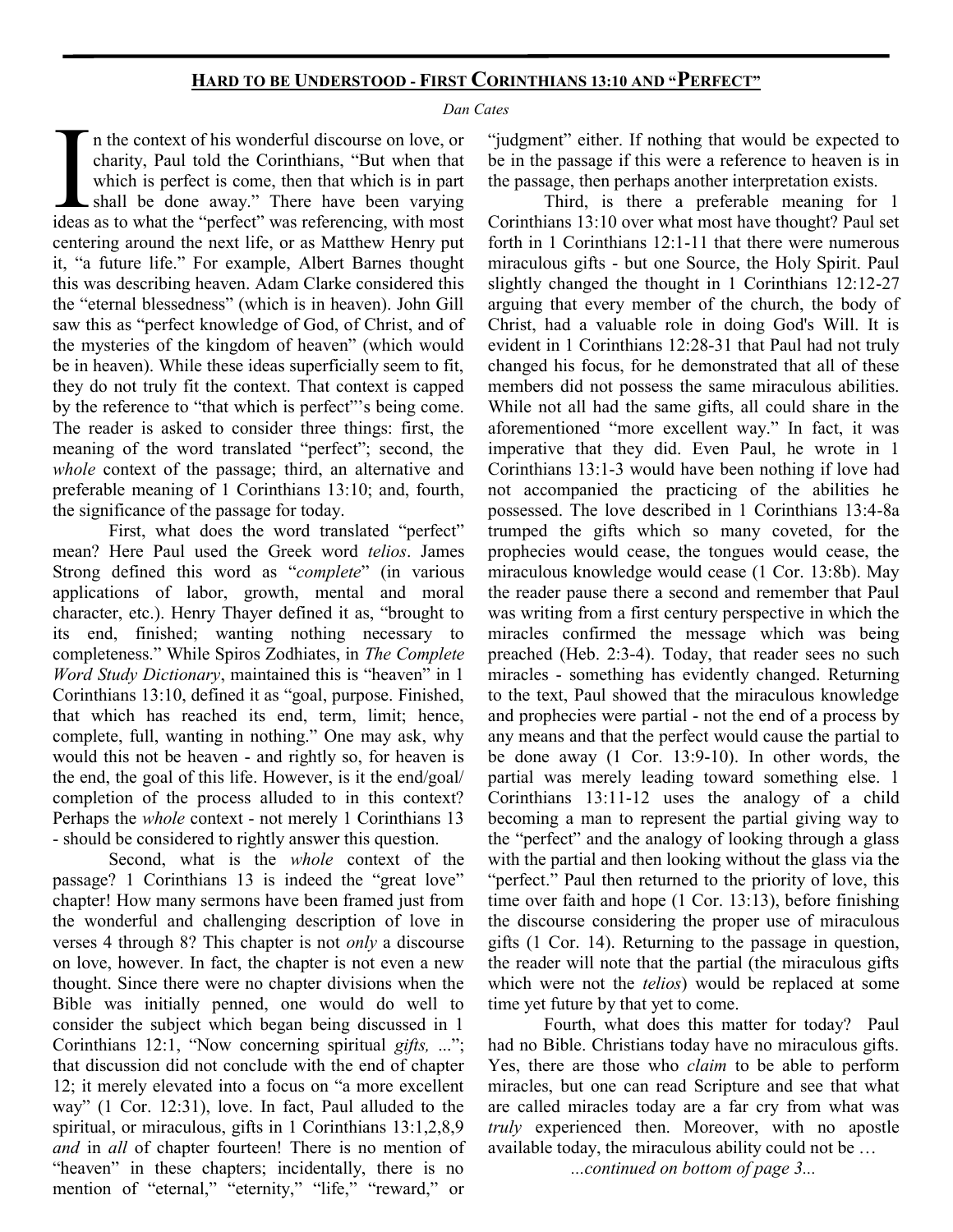## *...continued from page 1…*

The term for *creature*/*creation* is from the Greek word *ktisis* which is used no less than thirty-eight times in the New Testament and has a variety of usages. Jesus has commissioned His followers to preach the gospel to every *creature* (Mk. 16:16). Paul wrote of those who worship and serve the *creature* instead of the *Creator* (Rom. 1:25). God made humanity male and female from the beginning of *creation* (Mk. 10:6). Christians are a new *creature* (2 Cor. 5:17; Gal. 6:15). The question then follows: what is the *creature*/*creation* of Romans 8:19-23?

What was Paul concerning himself with when writing Romans 8? As shown in the preceding paragraphs, he was showing a distinction between the Old Covenant (Rom. 7:1-4) and the New Covenant (Rom. 8:1-3). The Old Law was "holy, just, and good," but it could not forgive sins with its animal sacrifices. The Law of Moses is a ministration of condemnation, but the Covenant of Christ is a ministration of righteousness (2 Cor.3:9). Romans 8 is addressing Christians about the blessings of being a Christian and the hope that is included. In fact he wrote, "For we are saved by hope...we with patience wait for it" (Rom. 8:24-25). On pages 182-183 of his commentary R.L. Whiteside wrote, "Every statement indicates that he was talking about intelligent beings who had a real interest in the resurrection and glorification of the children of God. Who but Christians are so hopefully interested in that event?" Another question naturally follows as one reads Romans 8: What is the *whole creation* of verse 22 and is it really groaning? While some will tell us that not only Christians, but also the earth itself, is awaiting, groaning, and travailing in anticipation of the resurrection, is that what Paul is teaching? Is he teaching a literal, physical new heavens and new earth? The short answer is, no! When the larger context of the book of Romans is understood that answer becomes clear. For example, in Romans 10:1 he wrote, "Brethren, my heart's desire and prayer to God for Israel is, that they might be saved." Paul, in all of his writing and preaching, is concerned about the salvation of the souls of men, not a recreation of the material universe. The passage under consideration personifies the material universe to paint a word picture of the hope of eternal salvation for the Christian. There are many times in the Bible where this style of writing is used. "Let the floods clap their hands: let the hills be joyful together" (Ps. 98:8). Is that to be taken literally or figuratively? Can mountains and hills sing and trees clap their hands (Isa. 55:12)? In the same way, is the earth anticipating the second coming of Christ? Is the material creation awaiting a future glorification? We are told repeatedly in Scripture that heaven and earth will "pass away" (Matt. 24:35; Mk.

13:31). Peter wrote that it will pass away "with a great noise" and that even the elements will be burned up, melt, and be dissolved (2 Pet. 3:10-12). Inanimate objects such as trees, shrubs, or flowers cannot sin or hope. They cannot be forgiven and live in the hope of a future resurrection. They cannot seek salvation. As stated above, Paul is talking to Christians about the blessings of being a Christian and he employs a figure of speech that is common throughout Scripture – personification. The child of God is "saved by hope" and is anticipating "the glory which shall be revealed" (Rom. 8:24, 18). While it is true that the ground was cursed because of sin as recorded in Genesis 3:17-19, salvation is for the souls of men, not a restoration of the earth. On the final day everything will be delivered from the curses announced in Genesis 3. All mankind will give an account before God and enter their eternal existence. The faithful in Christ will be permitted entrance into the place that Jesus has gone to prepare (Jn. 14:1-3). The unbelieving and disobedient will be separated from God for all eternity (2 Thes. 1:7-9). All other things will be "dissolved" (2 Pet. 3:11).

Another passage that is often used with this discussion is Isaiah 11 which describes a time of peace and harmony on earth. Animals that are typically predator and prey will graze together (Isa. 11:6-7). Children will not have to worry about poisonous snakes according to this passage (Isa. 11:8). Isaiah uses the phrase "in that day" twice as he was looking to a future fulfillment (Isa. 11:10-11). Does the Bible reveal when "that day" would or did come to pass? Yes, it does! In fact, Isaiah 11 is quoted by Paul a little later in the book of Romans. "And again, Isaiah saith, There shall be a Root of Jesse, and He that shall rise to reign over the Gentiles; in Him shall the Gentiles trust" (Rom. 15:12). The Bible explains itself! This time of peace on earth described by Isaiah was a use figurative language to prophesy of a time of peace and harmony that would exist in the church. The prophecy of Isaiah 11 was fulfilled in the first century in the church between Jews and Gentiles (Rom. 15:6-12).

### *...continued from page 2...*

...transferred any more anyway (Acts 8:18). The true significance of the passage for the Christian in the twenty-first century is this: He does not need a miracle. The complete revelation of God has been accomplished. What a blessing enjoyed today that Paul could only anticipate! It does not need to be confirmed by miracles, for its very existence, unity, and inerrancy are all the confirmation the Bible, in verity the Word of God, needs!

> *Dan serves as Dean of Communications for Memphis School of Preaching*